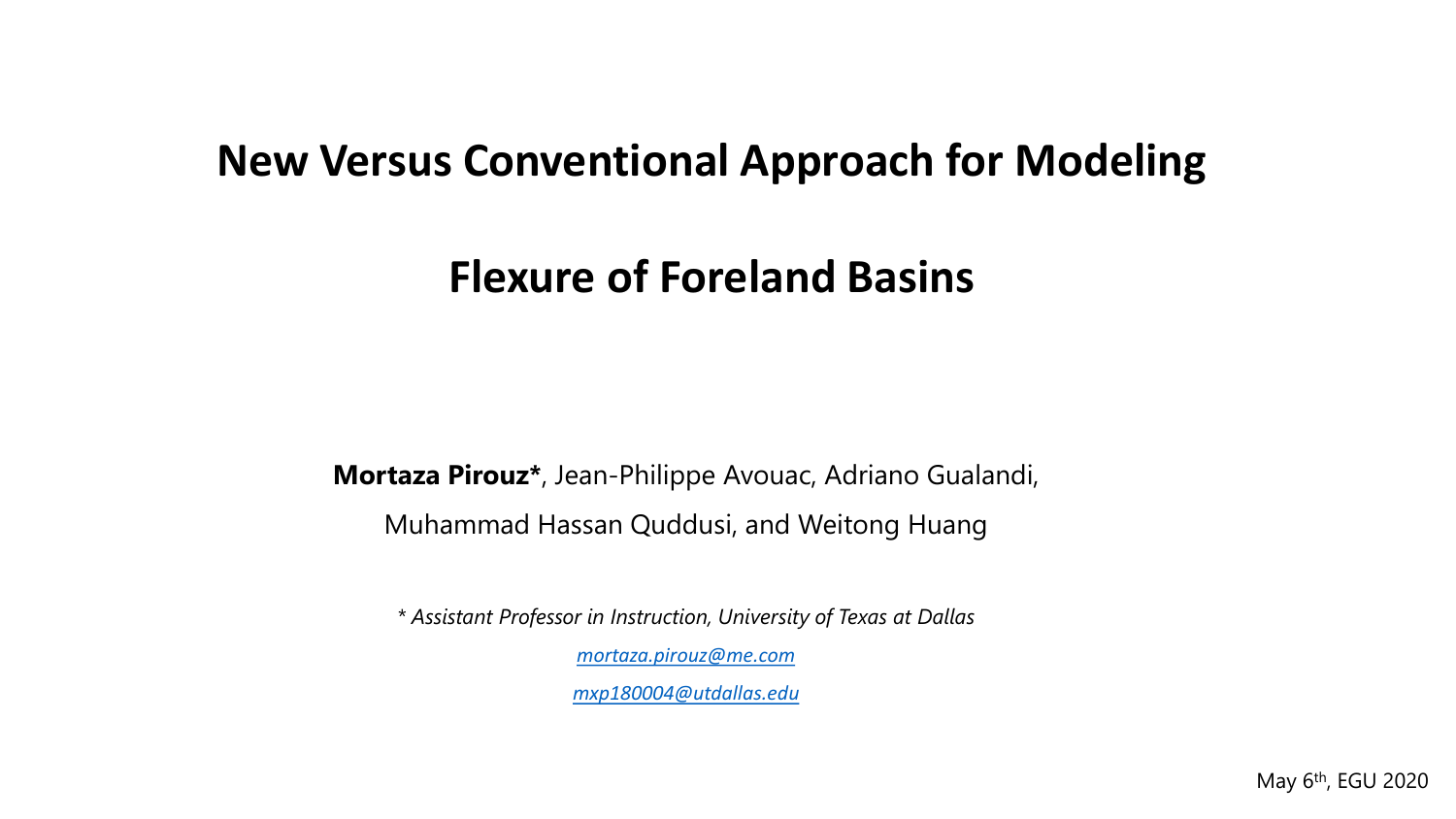#### **Motivation**

Most of the flexural models declared additional subsurface load is needed to obtain models that fit to the geometry of basins in different parts of the world. The idea is to investigate if there any systematic error we involve in our calculation? Or how we can make sure our calculation is reasonable and we can trust our results. That is because one of the outcomes of flexural modeling is to obtain an elastic thickness of the lithosphere and that is something that is not visible and is not a parameter that we can directly measure. In this study, we only show the results of three studies that we conducted for a large dataset including Zagros, Taiwan, and Alaska.



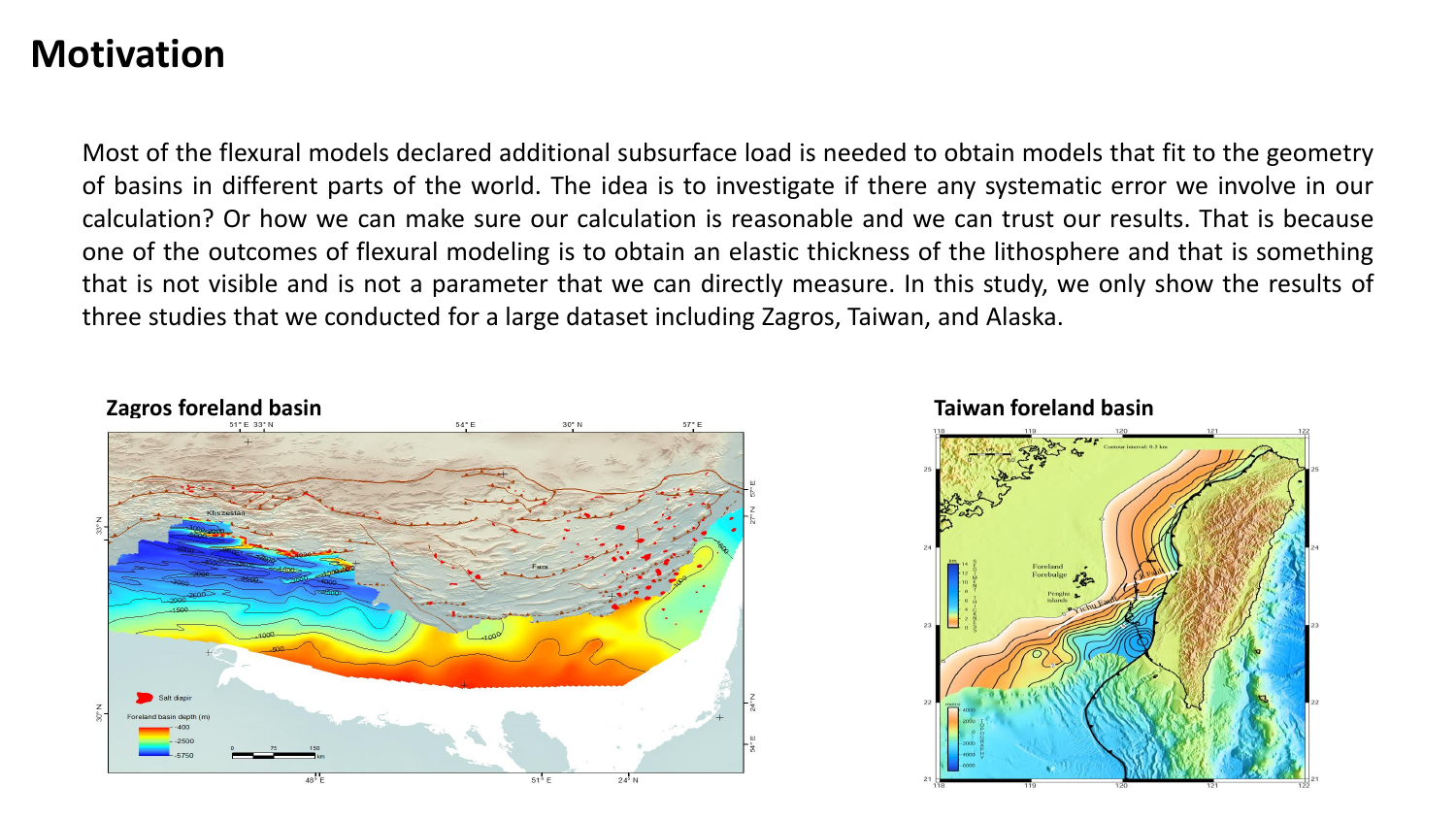## **Flexural Model – Conventional approach**



 Deflection P Topographic Load  $\rho_{Mantle}$  Mantle density  $\rho_{\text{Crust}}$  Crust density g Gravity<br> $\beta$  Flexural Flexural parameter

 $(\rho_{\text{Mantle}} - \rho_{\text{Crust}})$  accounts for replacement of Mantle by a crustal rock or in other words deflected volume is filled by crustal rocks

*Pirouz et al., Geophysical Journal International, 2017, Pages 1659–1680*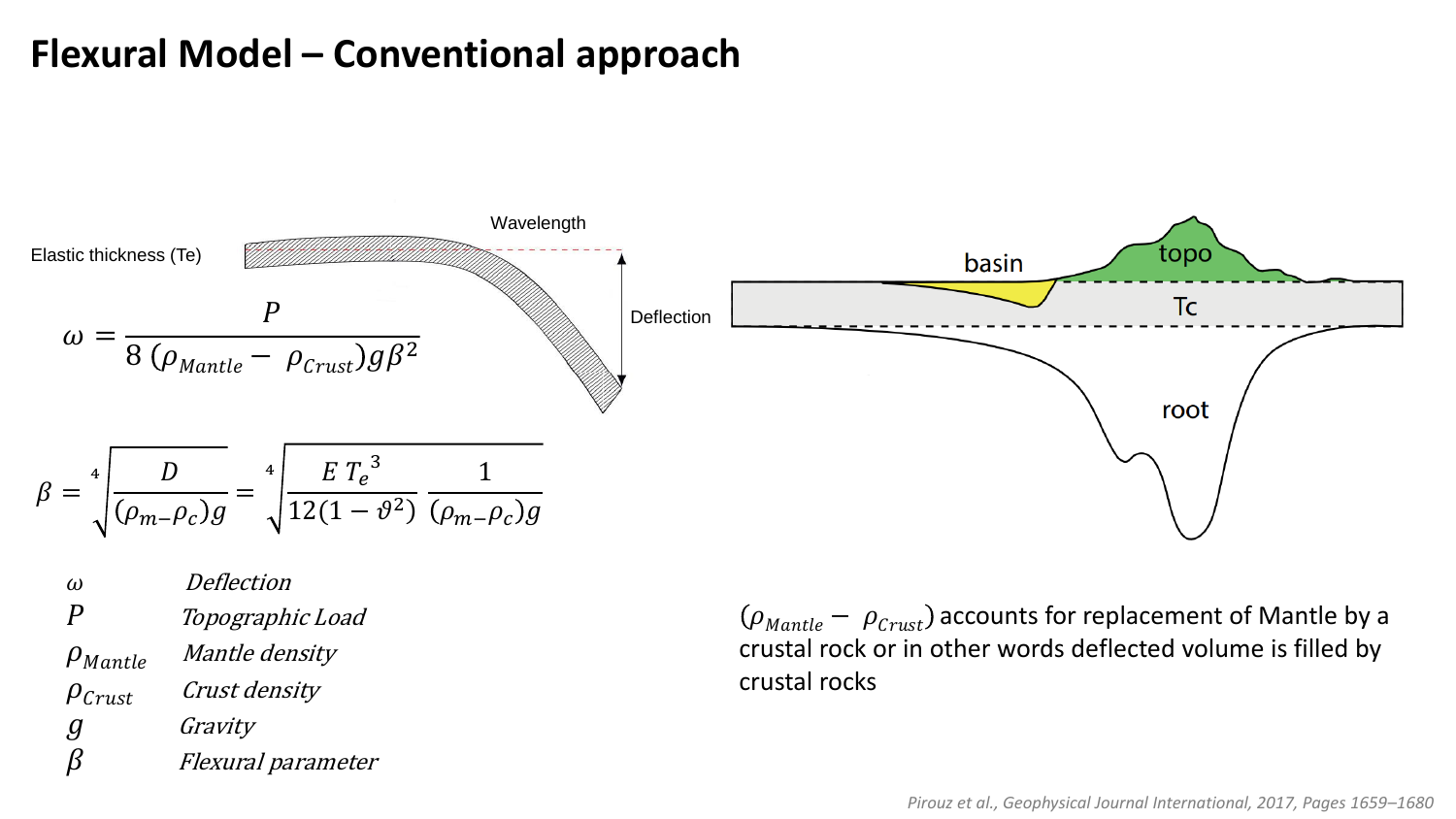### **Flexural Model – New method**

$$
\omega = \frac{\lambda P}{8 (\rho_{Mantle} - \rho_{Air}) g \beta^2}
$$

$$
\beta = \sqrt[4]{\frac{D}{(\rho_m - \rho_{fill=air})g}} = \sqrt[4]{\frac{E T_e^3}{12(1 - \vartheta^2)} \frac{1}{(\rho_m - \rho_{fill=air})g}}
$$



 Deflection P Topographic Load λ Ratio between topography and crustal root  $\rho_{Mantle}$  Mantle density  $\rho_{air}$  Air density g Gravity<br> $\beta$  Flexural Flexural parameter

 $(\rho_{\text{Mantle}} - \rho_{\text{Air}})$  accounts for replacement of Mantle by air or in other words deflected volume is empty. In this condition, we are able to include crustal root weight relative to the topography. A precise Moho depth can help to find out the ratio between topography and root.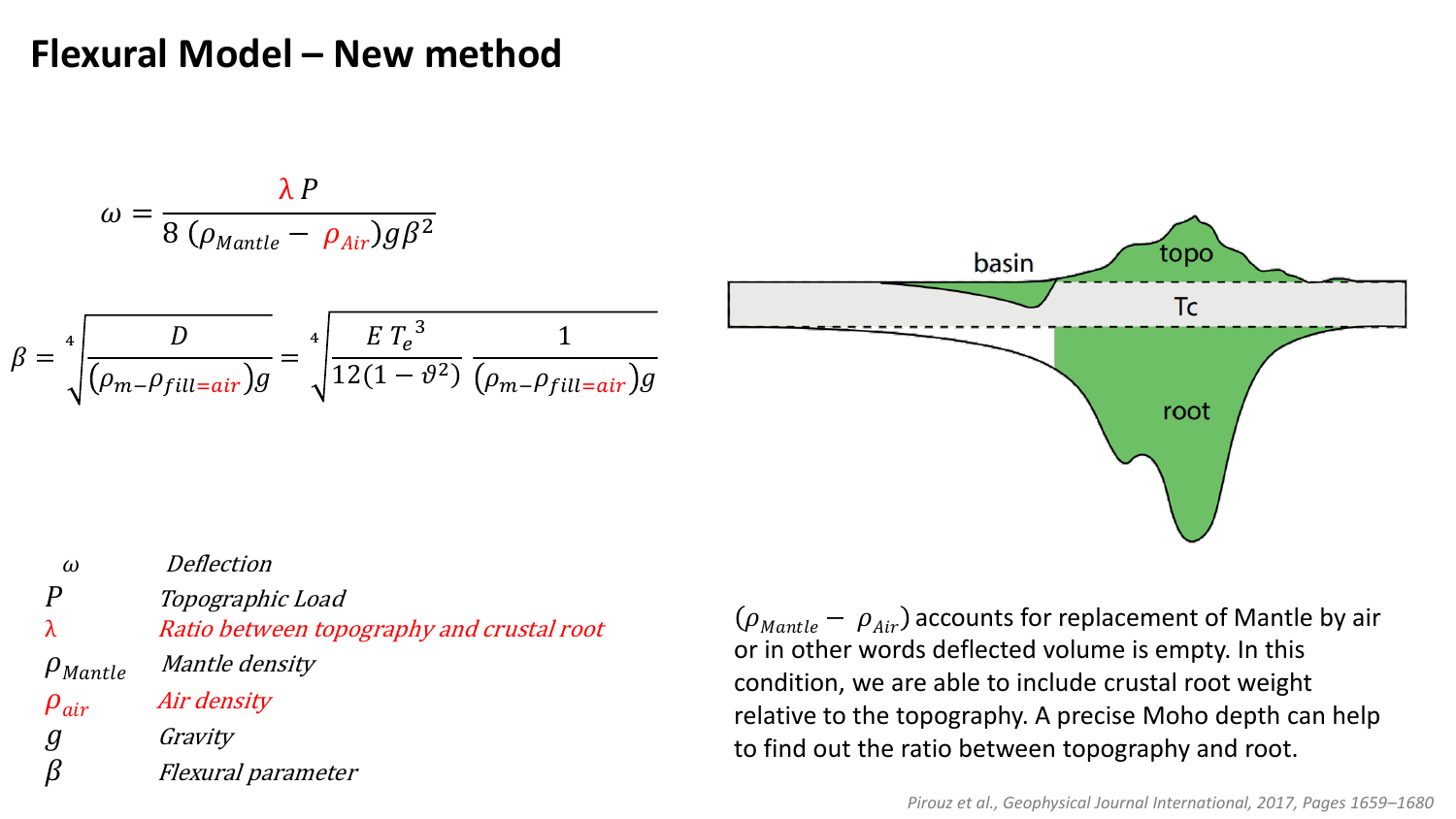#### **Example 1: Zagros Basin**

- Deepest part of the Zagros basin has 6000m depth
- Mist fit between model and observation is  $330m ca$ . 5%
- Elastic thickness is about 58km
- Ratio between topography and crustal root is about 5.2:1

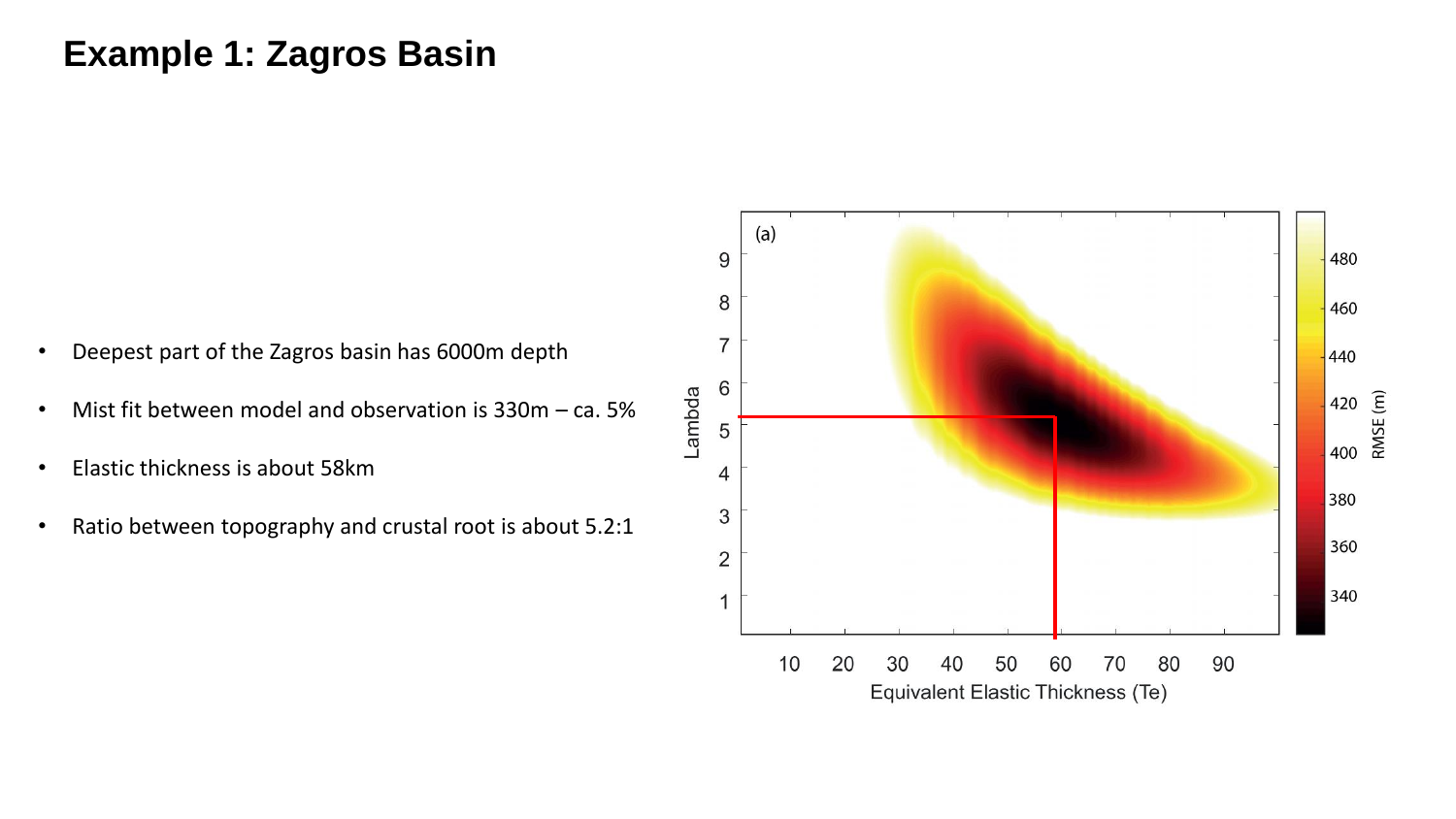#### **Example 2: Taiwan Basin**

- Deepest part of The Taiwan basin has 4000m depth
- Mist fit between model and observation is 230m ca. 5%
- Elastic thickness about 11km
- Ratio between topography and crustal root is about 3.8:1

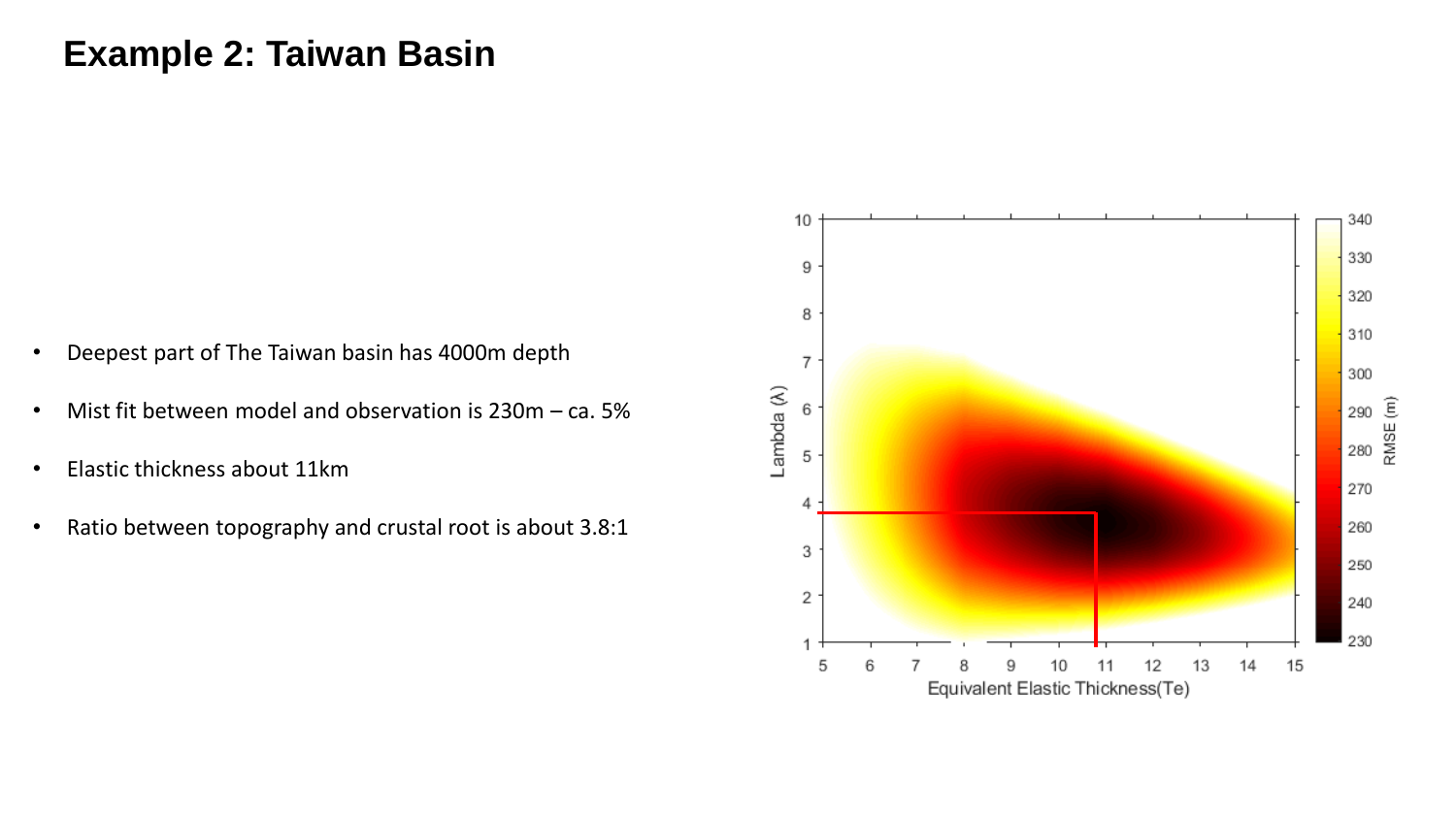#### **Example 3: Colville Basin-Alaska**

- Deepest part of the Colville basin has 8000 m depth
- Mist fit between model and observation is 250m ca. 3%
- Elastic thickness about 16 km
- Ratio between topography and crustal root is about 4.5:1